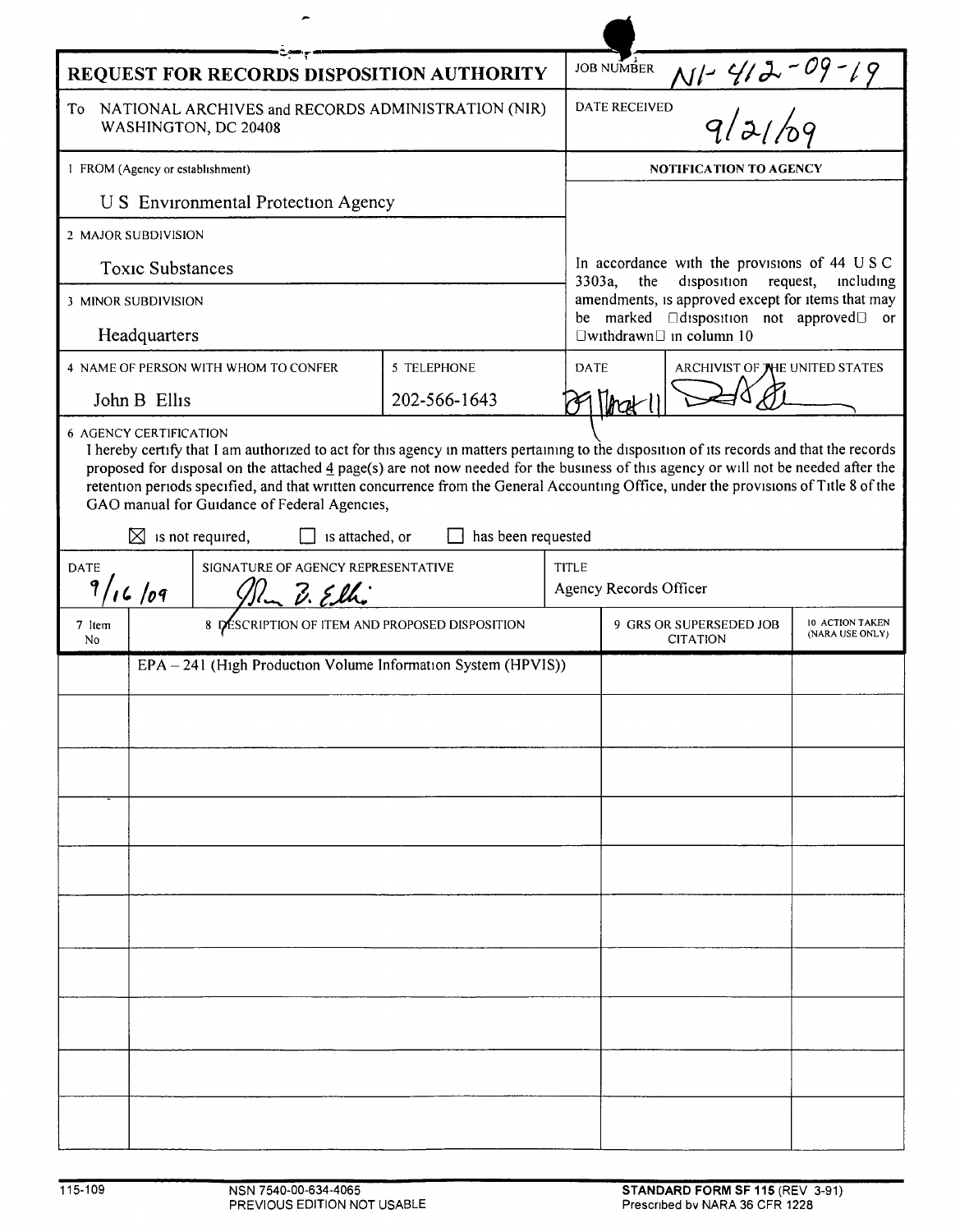This schedule is in draft. It may be used to retire records, but may not be used to destroy records. Ifyou **have any questions, please contact the Records Help Desk.**

# **EPA Records Schedule 241**

**Status:** Draft, *03/31/2011*

**Title:** High Production Volume Information System (HPVIS)

**Program:** Toxic Substances

**Applicability:** Headquarters

Function: 108-025-06-02 - Manage Toxic Substances

# **NARA Disposal Authority:**

This schedule authorizes the disposition of the record copy in any media (media neutral), excluding any records already m electronic form Records designated for permanent retention must be transferred to the National Archives m accordance with NARA standards at the time of transfer

• N<sub>1</sub>-412-09-19

## **Description:**

The HIgh Production Volume Information System (HPVIS) provides access to health and environmental effect information obtamed through the HPV Challenge Program, which "challenges" compames to make data on chemicals produced or imported into the United States in quantities of one million pounds or more per year pubhcly available The system allows users to search for summary information, test plans, and new data on high production volume chemicals as they are developed

Test data is voluntarily submitted to EPA by chermcal manufacturers and trade associations HPVIS submissions contain data on up to 50 endpoints organized into four disciplines physical/chemical properties (e g., melting point, vapor pressure); environmental fate and pathways (e g , biodegradation, stability in soil), ecotoxicity (e g, fish toxicity, toxicity to aquatic plants), and, mammalian health effects (e g, reproductive toxicity, developmental toxicity) HPVIS data is available on EPA's Internet site and users may search by either chemical name or CAS number HPVIS also contains HPV Chemical Hazard Charactenzations prepared dunng EPA's ongoing review of the health and environmental effects data, as well as Risk-Based Prioritization documents prepared from EPA's examination of hazard and exposure information

## **Disposition Instructions:**

Trem-a: Electronic software program

The Office of Prevention, Pesticides, and Foxic Substances, Office of Pollution Prevention and Toxics, Information Management Division at Headquarters is responsible for the disposition of this item

**• Disposable**

 $N_{on, \alpha}$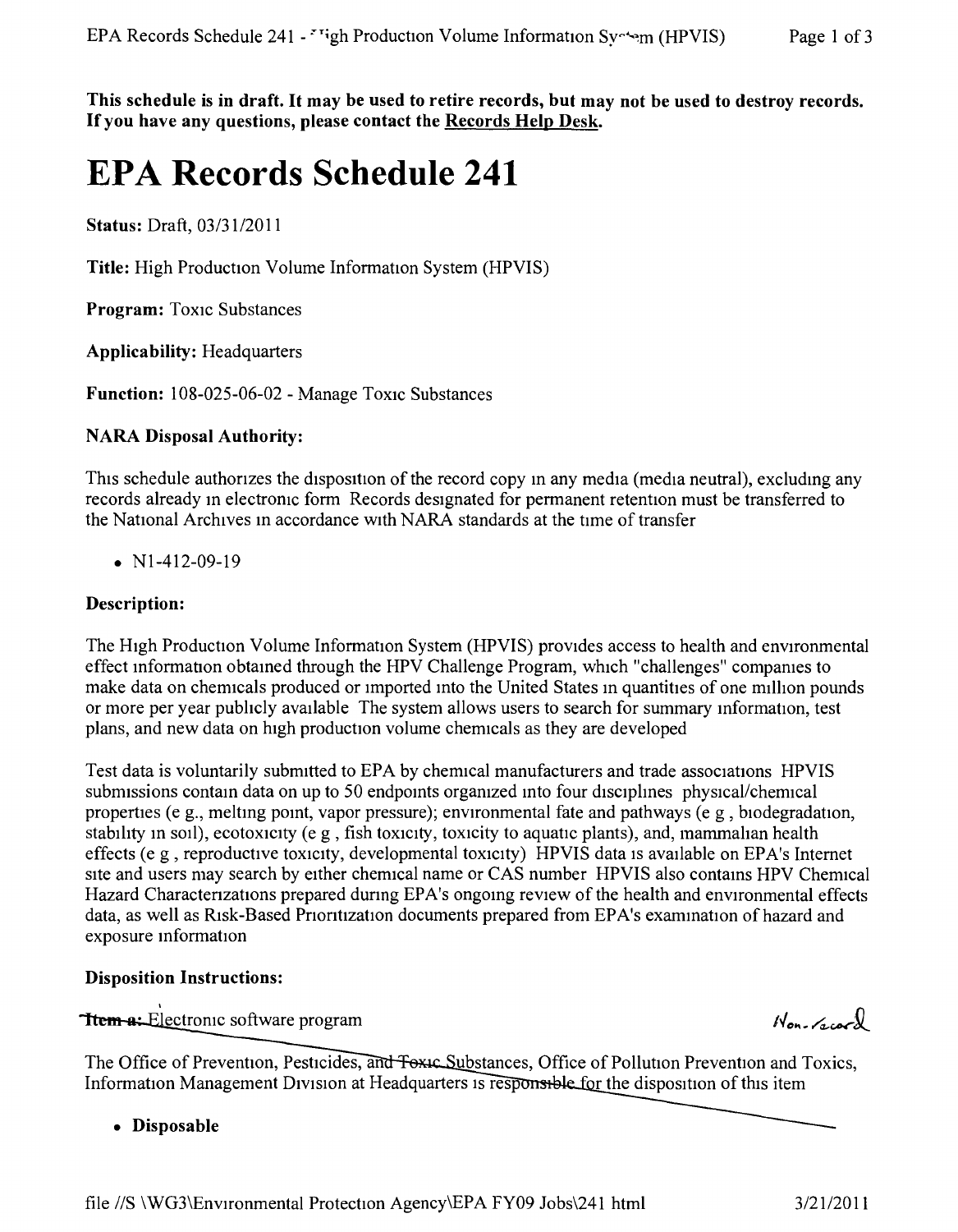• Delete when no longer needed to ensure access to, and use of, the electronic records throughout the authorized retention period

#### **Hem b:** Input

- Varies
- Follow instructions for  $EPA$

Item c: Electronic data

The Office of Prevention, Pesticides, and Toxic Substances, Office of Pollution Prevention and Toxics, Information Management Division at Headquarters is responsible for the disposition of this item

- Permanent
- Transfer data in 2011 and every 5 years thereafter to the National Archives, as specified in 36 CFR 1235 44-1235 50 or standards applicable at the time

Item d: Output and reports

- Disposable
- File with related records and follow instructions for the related records

 $62520/Ha(2)$ 

 $Fl_{+}$  Instruction

**Heme:** System documentation

The Office of Prevention, Pesticides, and Toxic Substances, Office of Pollution Prevention and Toxics, Information Management Division at Headquarters is responsible for the disposition of this item

- Permanent
- Transfer those records necessary to document how the system captures, manipulates, and outputs data to the National Archives, as specified in 36 CFR 1235 44-1235 50 or standards applicable at the time This documentation is transferred with the electronic data (item c)

#### Guidance:

#### **Reasons for Disposition:**

The following change was made in the  $03/31/2011$  version

• Changed the disposition of the electronic data (item c) and system documentation (item e) to permanent

#### Custodians:

Office of Prevention, Pesticides, and Toxic Substances, Office of Pollution Prevention and Toxics, Information Management Division

 $62520/26$